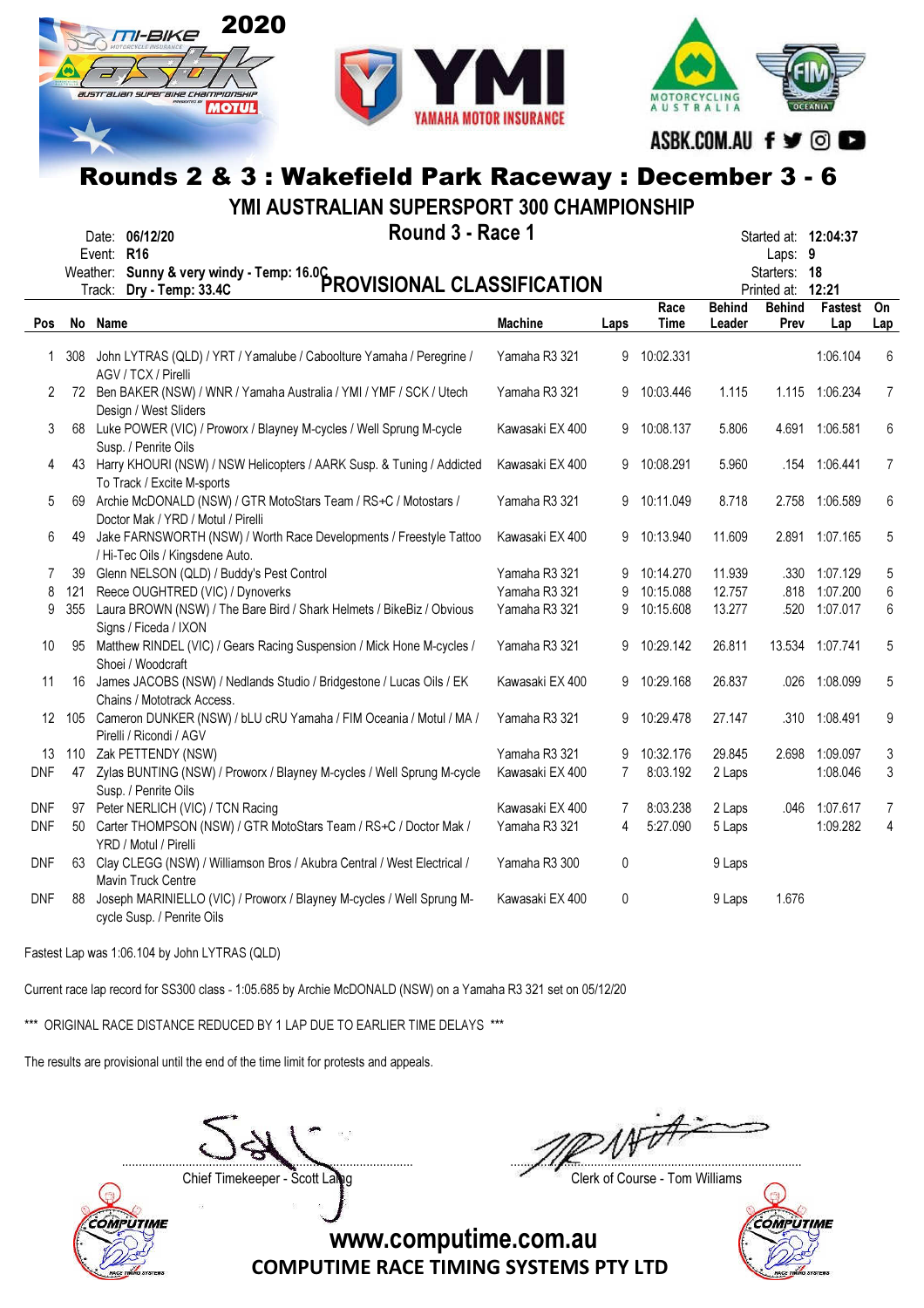





ASBK.COM.AU f ♥ © ■

# Rounds 2 & 3 : Wakefield Park Raceway : December 3 - 6

YMI AUSTRALIAN SUPERSPORT 300 CHAMPIONSHIP

|     | Date: 06/12/20                                                |          |                              | Round 3 - Race 1 |                  |                   |                   | Started at: 12:04:37 |                            |                  |  |
|-----|---------------------------------------------------------------|----------|------------------------------|------------------|------------------|-------------------|-------------------|----------------------|----------------------------|------------------|--|
|     | R <sub>16</sub><br>Event:<br>Sunny & very windy - Temp: 16.0C |          |                              |                  |                  |                   |                   |                      | Laps: 9<br>Starters:<br>18 |                  |  |
|     | Weather:<br>Dry - Temp: 33.4C<br>Track:                       |          | <b>PROVISIONAL LAP TIMES</b> |                  |                  |                   |                   |                      | Printed at:<br>12:21       |                  |  |
|     |                                                               |          |                              |                  |                  |                   |                   |                      |                            |                  |  |
|     | No Name                                                       | Lap 1    | Lap2                         | Lap <sub>3</sub> | Lap <sub>4</sub> | Lap <sub>5</sub>  | Lap6              | Lap 7                | Lap <sub>8</sub>           | Lap <sub>9</sub> |  |
| 16  | James JACOBS (NSW)                                            | 1:16.461 | 1:08.978                     | 1:09.298         |                  | 1:08.832 1:08.099 | 1:08.364          | 1:08.687             | 1:12.032                   | 1:08.417         |  |
| 39  | Glenn NELSON (QLD)                                            | 1:13.738 | 1:07.943                     | 1:07.762         | 1:07.532         | 1:07.129          | 1:07.440          | 1:07.486             | 1:07.759                   | 1:07.481         |  |
| 43  | Harry KHOURI (NSW)                                            | 1:12.455 | 1:06.903                     | 1:07.099         | 1:07.335         | 1:07.180          | 1:06.890          | 1:06.441             | 1:07.141                   | 1:06.847         |  |
| 47  | Zylas BUNTING (NSW)                                           | 1:14.303 | 1:08.234                     | 1:08.046         | 1:08.204         | 1:08.174          | 1:08.065          | 1:08.166             |                            |                  |  |
| 49  | Jake FARNSWORTH (NSW)                                         | 1:13.478 | 1:07.727                     | 1:07.878         |                  | 1:07.322 1:07.165 | 1:07.579          | 1:07.977             | 1:07.573                   | 1:07.241         |  |
| 50  | Carter THOMPSON (NSW)                                         | 1:57.571 | 1:10.220                     | 1:10.017         | 1:09.282         |                   |                   |                      |                            |                  |  |
| 68  | Luke POWER (VIC)                                              | 1:12.386 | 1:07.192                     | 1:07.066         | 1:07.282         |                   | 1:07.145 1:06.581 | 1:06.758             | 1:07.084                   | 1:06.643         |  |
| 69  | Archie McDONALD (NSW)                                         | 1:12.866 | 1:07.420                     | 1:07.639         | 1:07.168         | 1:06.748          | 1:06.589          | 1:07.094             | 1:08.098                   | 1:07.427         |  |
| 72  | Ben BAKER (NSW)                                               | 1:11.449 | 1:06.692                     | 1:06.865         | 1:06.611         | 1:06.364          | 1:06.408          | 1:06.234             | 1:06.447                   | 1:06.376         |  |
| 95  | Matthew RINDEL (VIC)                                          | 1:16.543 | 1:09.477                     | 1:08.930         | 1:08.306         | 1:07.741          | 1:08.593          | 1:08.222             | 1:13.039                   | 1:08.291         |  |
| 97  | Peter NERLICH (VIC)                                           | 1:14.539 | 1:08.558                     | 1:08.814         | 1:07.959         | 1:08.015          | 1:07.736          | 1:07.617             |                            |                  |  |
| 105 | Cameron DUNKER (NSW)                                          | 1:15.392 | 1:08.846                     | 1:09.040         | 1:08.920         | 1:08.684          | 1:08.829          | 1:09.065             | 1:12.211                   | 1:08.491         |  |
| 110 | Zak PETTENDY (NSW)                                            | 1:16.563 | 1:09.319                     | 1:09.097         | 1:09.266         | 1:09.256          | 1:09.412          | 1:09.730             | 1:10.142                   | 1:09.391         |  |
| 121 | Reece OUGHTRED (VIC)                                          | 1:12.665 | 1:08.495                     | 1:08.193         | 1:07.592         | 1:07.458          | 1:07.200          | 1:07.737             | 1:07.912                   | 1:07.836         |  |
| 308 | John LYTRAS (QLD)                                             | 1:10.858 | 1:06.498                     | 1:06.455         | 1:06.583         | 1:06.606          | 1:06.104          | 1:06.442             | 1:06.497                   | 1:06.288         |  |
|     | 355 Laura BROWN (NSW)                                         | 1:14.421 | 1:08.497                     | 1:07.811         | 1:07.905         | 1:07.327          | 1:07.017          | 1:07.396             | 1:07.868                   | 1:07.366         |  |

\*\*\* ORIGINAL RACE DISTANCE REDUCED BY 1 LAP DUE TO EARLIER TIME DELAYS \*\*\*

The results are provisional until the end of the time limit for protests and appeals.



....................................................................................... .......................................................................................

Chief Timekeeper - Scott Laing Chief Timekeeper - Scott Laing

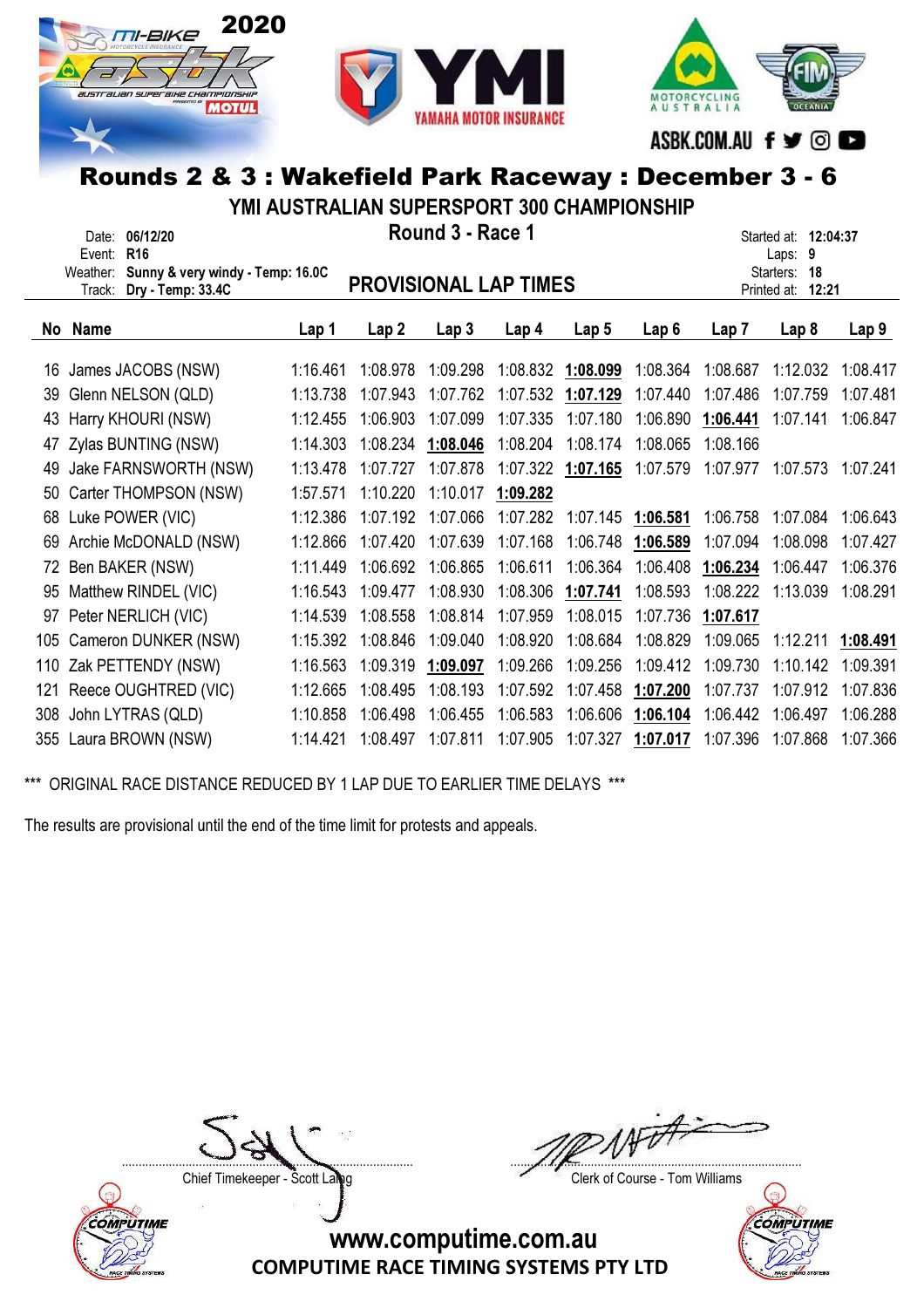





ASBK.COM.AU f ♥ © ■

#### Rounds 2 & 3 : Wakefield Park Raceway : December 3 - 6

YMI AUSTRALIAN SUPERSPORT 300 CHAMPIONSHIP

|                | Date: 06/12/20                                                        |         |         |          | Round 3 - Race 1               |                                |         |                        | Started at: 12:04:37 |
|----------------|-----------------------------------------------------------------------|---------|---------|----------|--------------------------------|--------------------------------|---------|------------------------|----------------------|
|                | Event: R16                                                            |         |         |          |                                |                                |         | Laps: 9                |                      |
|                | Weather: Sunny & very windy - Temp: 16.0C<br>Track: Dry - Temp: 33.4C |         |         |          | <b>PROVISIONAL SPLIT TIMES</b> |                                |         | Starters: 18           | 12:21                |
| Lap            | Split 1                                                               | Split 2 | Split 3 | Lap Time | Lap                            | Split 1                        | Split 2 | Printed at:<br>Split 3 | Lap Time             |
|                |                                                                       |         |         |          |                                |                                |         |                        |                      |
|                | 16 James JACOBS (NSW) (11th)                                          |         |         |          | 2                              | 18.261                         | 24.737  | 24.729                 | 1:07.727             |
| 1              | 25.604                                                                | 25.403  | 25.454  | 1:16.461 | 3                              | 18.677                         | 24.547  | 24.654                 | 1:07.878             |
| 2              | 18.697                                                                | 24.982  | 25.299  | 1:08.978 | 4                              | 18.307                         | 24.555  | 24.460                 | 1:07.322             |
| 3              | 19.084                                                                | 25.244  | 24.970  | 1:09.298 | 5                              | 18.296                         | 24.397  | 24.472                 | 1:07.165             |
| 4              | 18.818                                                                | 24.996  | 25.018  | 1:08.832 | 6                              | 18.492                         | 24.509  | 24.578                 | 1:07.579             |
| 5              | 18.653                                                                | 24.697  | 24.749  | 1:08.099 | $\overline{7}$                 | 18.336                         | 24.966  | 24.675                 | 1:07.977             |
| 6              | 18.692                                                                | 24.999  | 24.673  | 1:08.364 | 8                              | 18.461                         | 24.467  | 24.645                 | 1:07.573             |
| $\overline{7}$ | 18.748                                                                | 24.956  | 24.983  | 1:08.687 | 9                              | 18.225                         | 24.416  | 24.600                 | 1:07.241             |
| 8              | 19.229                                                                | 27.015  | 25.788  | 1:12.032 |                                |                                |         |                        |                      |
| 9              | 18.734                                                                | 24.807  | 24.876  | 1:08.417 |                                | 50 Carter THOMPSON (NSW) (DNF) |         |                        |                      |
|                |                                                                       |         |         |          | 1                              | 1:04.973                       | 26.363  | 26.235                 | 1:57.571             |
|                | 39 Glenn NELSON (QLD) (7th)                                           |         |         |          | 2                              | 19.346                         | 25.394  | 25.480                 | 1:10.220             |
| 1              | 24.240                                                                | 24.586  | 24.912  | 1:13.738 | 3                              | 19.053                         | 25.478  | 25.486                 | 1:10.017             |
| $\overline{2}$ | 18.485                                                                | 24.601  | 24.857  | 1:07.943 | 4                              | 18.979                         | 25.115  | 25.188                 | 1:09.282             |
| 3              | 18.598                                                                | 24.658  | 24.506  | 1:07.762 |                                |                                |         |                        |                      |
| 4              | 18.595                                                                | 24.446  | 24.491  | 1:07.532 |                                | 68 Luke POWER (VIC) (3rd)      |         |                        |                      |
| 5              | 18.250                                                                | 24.494  | 24.385  | 1:07.129 | 1                              | 23.498                         | 24.507  | 24.381                 | 1:12.386             |
| 6              | 18.447                                                                | 24.415  | 24.578  | 1:07.440 | 2                              | 18.304                         | 24.332  | 24.556                 | 1:07.192             |
| $\overline{7}$ | 18.377                                                                | 24.345  | 24.764  | 1:07.486 | 3                              | 18.215                         | 24.436  | 24.415                 | 1:07.066             |
| 8              | 18.453                                                                | 24.836  | 24.470  | 1:07.759 | 4                              | 18.083                         | 24.698  | 24.501                 | 1:07.282             |
| 9              | 18.504                                                                | 24.480  | 24.497  | 1:07.481 | 5                              | 18.170                         | 24.607  | 24.368                 | 1:07.145             |
|                |                                                                       |         |         |          | 6                              | 18.155                         | 24.307  | 24.119                 | 1:06.581             |
|                | 43 Harry KHOURI (NSW) (4th)                                           |         |         |          | $\overline{7}$                 | 18.172                         | 24.217  | 24.369                 | 1:06.758             |
| 1              | 23.820                                                                | 24.354  | 24.281  | 1:12.455 | 8                              | 18.310                         | 24.254  | 24.520                 | 1:07.084             |
| 2              | 18.052                                                                | 24.348  | 24.503  | 1:06.903 | 9                              | 18.268                         | 24.261  | 24.114                 | 1:06.643             |
| 3              | 18.181                                                                | 24.528  | 24.390  | 1:07.099 |                                |                                |         |                        |                      |
| 4              | 18.139                                                                | 24.683  | 24.513  | 1:07.335 |                                | 69 Archie McDONALD (NSW) (5th) |         |                        |                      |
| 5              | 18.208                                                                | 24.548  | 24.424  | 1:07.180 | 1                              | 23.995                         | 24.304  | 24.567                 | 1:12.866             |
| 6              | 18.138                                                                | 24.639  | 24.113  | 1:06.890 | 2                              | 18.525                         | 24.407  | 24.488                 | 1:07.420             |
| $\overline{7}$ | 18.169                                                                | 24.198  | 24.074  | 1:06.441 | 3                              | 18.705                         | 24.404  | 24.530                 | 1:07.639             |
| 8              | 18.646                                                                | 24.215  | 24.280  | 1:07.141 | 4                              | 18.544                         | 24.232  | 24.392                 | 1:07.168             |
| 9              | 18.208                                                                | 24.537  | 24.102  | 1:06.847 | 5                              | 18.546                         | 23.947  | 24.255                 | 1:06.748             |
|                |                                                                       |         |         |          | 6                              | 18.510                         | 23.947  | 24.132                 | 1:06.589             |
|                | 47 Zylas BUNTING (NSW) (DNF)                                          |         |         |          | $\overline{7}$                 | 18.422                         | 24.307  | 24.365                 | 1:07.094             |
| 1              | 24.689                                                                | 24.847  | 24.767  | 1:14.303 | 8                              | 19.176                         | 24.558  | 24.364                 | 1:08.098             |
| 2              | 18.693                                                                | 24.701  | 24.840  | 1:08.234 | 9                              | 18.576                         | 24.242  | 24.609                 | 1:07.427             |
| 3              | 18.583                                                                | 24.774  | 24.689  | 1:08.046 |                                |                                |         |                        |                      |
| 4              | 18.635                                                                | 24.762  | 24.807  | 1:08.204 |                                | 72 Ben BAKER (NSW) (2nd)       |         |                        |                      |
| 5              | 18.740                                                                | 24.696  | 24.738  | 1:08.174 | 1                              | 22.997                         | 24.158  | 24.294                 | 1:11.449             |
| 6              | 18.738                                                                | 24.610  | 24.717  | 1:08.065 | 2                              | 18.367                         | 24.070  | 24.255                 | 1:06.692             |
| 7              | 18.615                                                                | 24.725  | 24.826  | 1:08.166 | 3                              | 18.374                         | 24.245  | 24.246                 | 1:06.865             |
|                |                                                                       |         |         |          | 4                              | 18.257                         | 24.181  | 24.173                 | 1:06.611             |
|                | 49 Jake FARNSWORTH (NSW) (6th)                                        |         |         |          | 5                              | 18.280                         | 23.970  | 24.114                 | 1:06.364             |
| $\mathbf{1}$   | 24.362                                                                | 24.661  | 24.455  | 1:13.478 | 6                              | 18.317                         | 24.065  | 24.026                 | 1:06.408             |



Chief Timekeeper - Scott Laing Chief Timekeeper - Scott Laing

....................................................................................... .......................................................................................

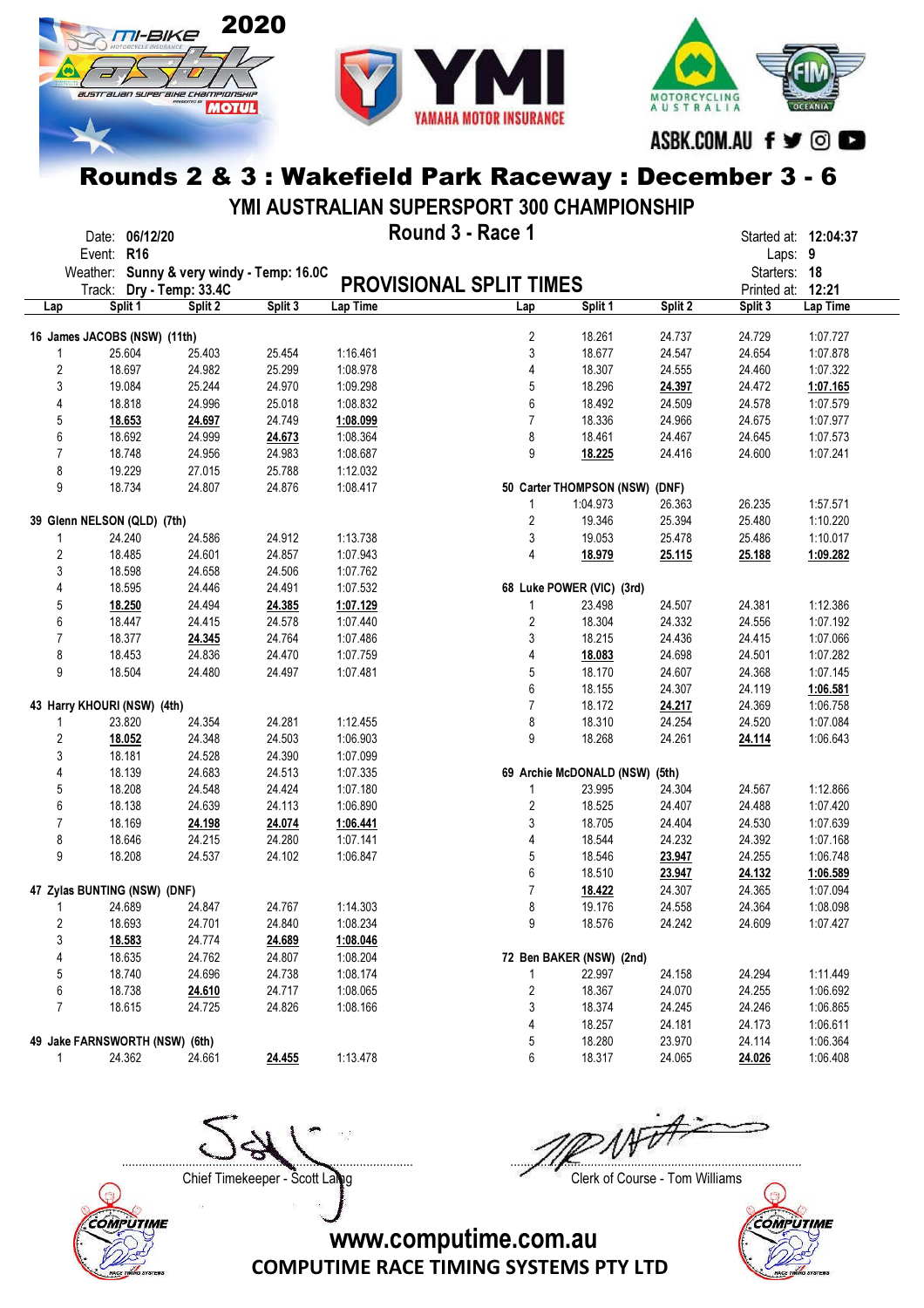



MOTORCYCLING<br>AUSTRALIA ASBK.COM.AU f ♥ © ●

#### Rounds 2 & 3 : Wakefield Park Raceway : December 3 - 6

YMI AUSTRALIAN SUPERSPORT 300 CHAMPIONSHIP

|     |                | Date: 06/12/20                  |         |                                           |                                | Round 3 - Race 1        |                                |         | Started at: 12:04:37 |          |
|-----|----------------|---------------------------------|---------|-------------------------------------------|--------------------------------|-------------------------|--------------------------------|---------|----------------------|----------|
|     | Event: R16     |                                 |         |                                           |                                |                         |                                |         | Laps: 9              |          |
|     |                |                                 |         | Weather: Sunny & very windy - Temp: 16.0C | <b>PROVISIONAL SPLIT TIMES</b> |                         |                                |         | Starters: 18         |          |
|     |                | Track: Dry - Temp: 33.4C        |         |                                           |                                |                         |                                |         | Printed at: 12:21    |          |
| Lap |                | Split 1                         | Split 2 | Split 3                                   | Lap Time                       | Lap                     | Split 1                        | Split 2 | Split 3              | Lap Time |
|     | $\overline{7}$ | 18.194                          | 23.924  | 24.116                                    | 1:06.234                       | 5                       | 19.101                         | 25.141  | 25.014               | 1:09.256 |
|     | 8              | 18.333                          | 23.948  | 24.166                                    | 1:06.447                       | 6                       | 18.830                         | 25.072  | 25.510               | 1:09.412 |
|     | 9              | 18.255                          | 23.973  | 24.148                                    | 1:06.376                       | $\overline{7}$          | 19.217                         | 25.199  | 25.314               | 1:09.730 |
|     |                |                                 |         |                                           |                                | 8                       | 18.939                         | 25.859  | 25.344               | 1:10.142 |
|     |                | 95 Matthew RINDEL (VIC) (10th)  |         |                                           |                                | 9                       | 19.012                         | 25.203  | 25.176               | 1:09.391 |
|     | 1              | 25.649                          | 25.674  | 25.220                                    | 1:16.543                       |                         |                                |         |                      |          |
|     | $\overline{2}$ | 19.013                          | 25.397  | 25.067                                    | 1:09.477                       |                         | 121 Reece OUGHTRED (VIC) (8th) |         |                      |          |
|     | 3              | 19.063                          | 25.149  | 24.718                                    | 1:08.930                       |                         |                                |         | 24.822               | 1:12.665 |
|     |                |                                 |         |                                           |                                | 1                       | 23.432                         | 24.411  |                      |          |
|     | 4              | 18.855                          | 24.871  | 24.580                                    | 1:08.306                       | $\overline{2}$          | 18.508                         | 25.105  | 24.882               | 1:08.495 |
|     | 5              | 18.601                          | 24.603  | 24.537                                    | 1:07.741                       | 3                       | 18.934                         | 24.680  | 24.579               | 1:08.193 |
|     | 6              | 19.073                          | 24.931  | 24.589                                    | 1:08.593                       | 4                       | 18.415                         | 24.593  | 24.584               | 1:07.592 |
|     | $\overline{7}$ | 18.623                          | 24.921  | 24.678                                    | 1:08.222                       | 5                       | 18.488                         | 24.552  | 24.418               | 1:07.458 |
|     | 8              | 19.834                          | 28.019  | 25.186                                    | 1:13.039                       | 6                       | 18.471                         | 24.427  | 24.302               | 1:07.200 |
|     | 9              | 18.957                          | 24.732  | 24.602                                    | 1:08.291                       | $\overline{7}$          | 18.530                         | 24.548  | 24.659               | 1:07.737 |
|     |                |                                 |         |                                           |                                | 8                       | 18.486                         | 24.745  | 24.681               | 1:07.912 |
|     |                | 97 Peter NERLICH (VIC) (DNF)    |         |                                           |                                | 9                       | 18.477                         | 24.620  | 24.739               | 1:07.836 |
|     | $\mathbf{1}$   | 24.554                          | 24.827  | 25.158                                    | 1:14.539                       |                         |                                |         |                      |          |
|     | $\overline{2}$ | 18.767                          | 24.887  | 24.904                                    | 1:08.558                       |                         | 308 John LYTRAS (QLD) (1st)    |         |                      |          |
|     | 3              | 18.630                          | 25.117  | 25.067                                    | 1:08.814                       | $\mathbf{1}$            | 22.589                         | 23.953  | 24.316               | 1:10.858 |
|     | 4              | 18.515                          | 24.733  | 24.711                                    | 1:07.959                       | 2                       | 18.215                         | 24.037  | 24.246               | 1:06.498 |
|     | 5              | 18.490                          | 24.662  | 24.863                                    | 1:08.015                       | 3                       | 18.132                         | 24.058  | 24.265               | 1:06.455 |
|     | 6              | 18.365                          | 24.679  | 24.692                                    | 1:07.736                       | 4                       | 18.240                         | 24.116  | 24.227               | 1:06.583 |
|     | $\overline{7}$ | 18.317                          | 24.578  | 24.722                                    | 1:07.617                       | 5                       | 18.388                         | 24.019  | 24.199               | 1:06.606 |
|     |                |                                 |         |                                           |                                | 6                       | 18.142                         | 23.822  | 24.140               | 1:06.104 |
|     |                | 105 Cameron DUNKER (NSW) (12th) |         |                                           |                                | $\overline{7}$          | 18.244                         | 23.927  | 24.271               | 1:06.442 |
|     | $\mathbf{1}$   | 25.386                          | 25.052  | 24.954                                    | 1:15.392                       | 8                       | 18.184                         | 24.009  | 24.304               | 1:06.497 |
|     | $\overline{2}$ | 18.954                          | 24.701  | 25.191                                    | 1:08.846                       | 9                       | 18.147                         | 24.024  | 24.117               | 1:06.288 |
|     | 3              | 18.882                          | 25.092  | 25.066                                    | 1:09.040                       |                         |                                |         |                      |          |
|     | 4              | 18.945                          | 24.972  | 25.003                                    | 1:08.920                       |                         | 355 Laura BROWN (NSW) (9th)    |         |                      |          |
|     | 5              | 18.722                          | 24.909  | 25.053                                    | 1:08.684                       | $\mathbf{1}$            | 24.949                         | 24.683  | 24.789               | 1:14.421 |
|     | 6              | 18.951                          | 24.888  | 24.990                                    | 1:08.829                       | $\overline{2}$          | 19.039                         | 24.892  | 24.566               | 1:08.497 |
|     | $\overline{7}$ | 18.888                          | 25.336  | 24.841                                    | 1:09.065                       | 3                       | 18.607                         | 24.598  | 24.606               | 1:07.811 |
|     | 8              | 19.416                          | 27.586  | 25.209                                    | 1:12.211                       | $\overline{\mathbf{4}}$ | 18.649                         | 24.725  | 24.531               | 1:07.905 |
|     | 9              | 19.104                          | 24.613  | 24.774                                    | 1:08.491                       | 5                       | 18.475                         | 24.270  | 24.582               | 1:07.327 |
|     |                |                                 |         |                                           |                                | 6                       | 18.402                         | 24.253  | 24.362               | 1:07.017 |
|     |                | 110 Zak PETTENDY (NSW) (13th)   |         |                                           |                                | $\overline{7}$          | 18.214                         | 24.454  | 24.728               | 1:07.396 |
|     | 1              |                                 |         | 25.778                                    | 1:16.563                       | 8                       | 18.545                         | 24.345  | 24.978               |          |
|     |                | 25.468                          | 25.317  |                                           |                                | 9                       |                                |         |                      | 1:07.868 |
|     | $\overline{2}$ | 18.856                          | 25.135  | 25.328                                    | 1:09.319                       |                         | 18.331                         | 24.407  | 24.628               | 1:07.366 |
|     | 3              | 18.860                          | 25.148  | 25.089                                    | 1:09.097                       |                         |                                |         |                      |          |
|     | 4              | 19.178                          | 25.110  | 24.978                                    | 1:09.266                       |                         |                                |         |                      |          |

\*\*\* ORIGINAL RACE DISTANCE REDUCED BY 1 LAP DUE TO EARLIER TIME DELAYS \*\*\*

The results are provisional until the end of the time limit for protests and appeals.



....................................................................................... .......................................................................................

Chief Timekeeper - Scott Laing Chief Timekeeper - Scott Laing

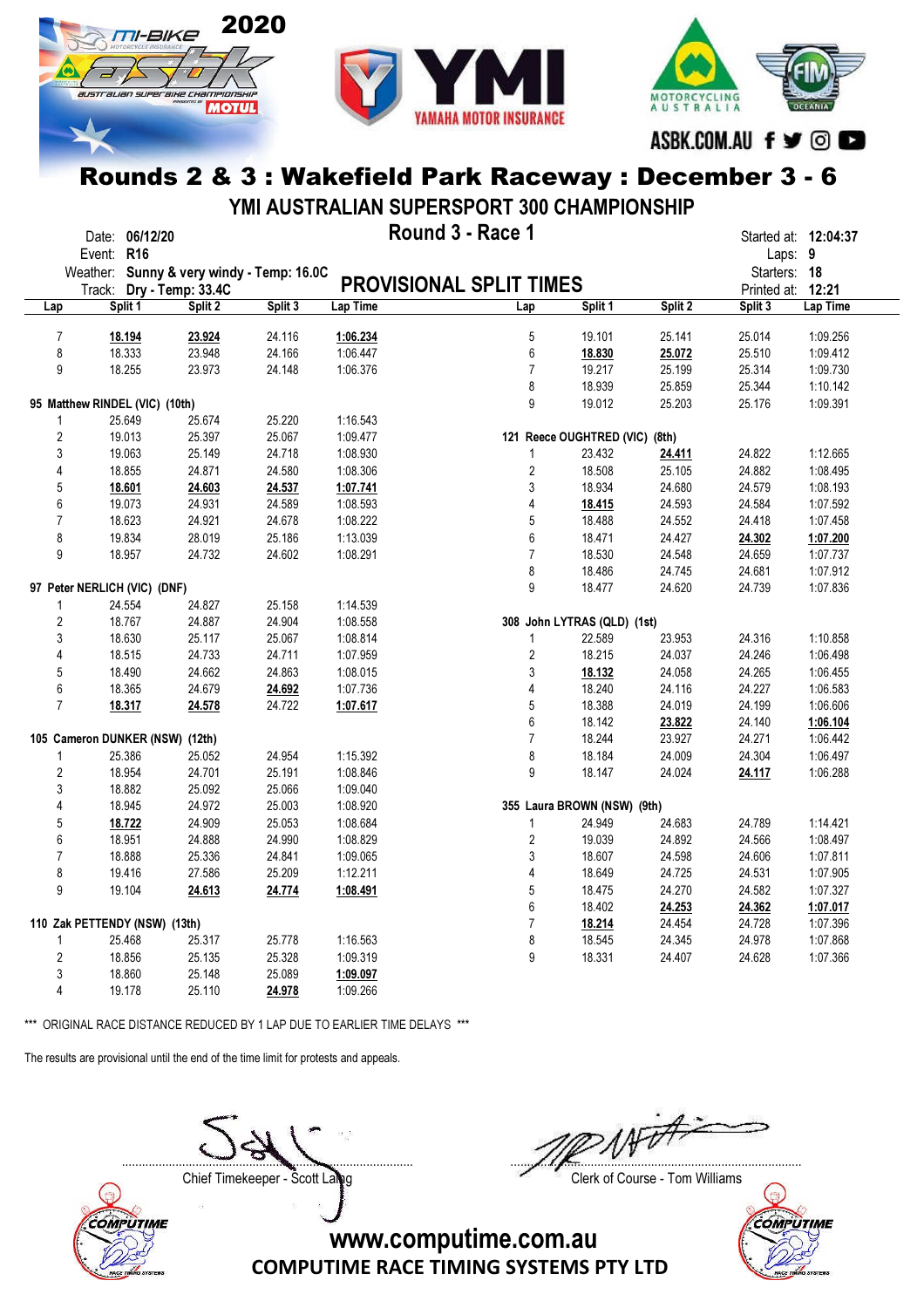

YMI AUSTRALIAN SUPERSPORT 300 CHAMPIONSHIP

|     | Date: 06/12/20<br>Event: R16<br>Track: Dry - Temp: 33.4C |     | Round 3 - Race 1<br>Weather: Sunny & very windy - Temp: 16.0C<br>Track: Dry - Temp: 33.4C PROVISIONAL FASTEST LAPS SEQUENCE |                | Started at: <b>12:04:37</b><br>Laps: $9$<br>Starters: 18<br>Printed at: 12:21 |           |
|-----|----------------------------------------------------------|-----|-----------------------------------------------------------------------------------------------------------------------------|----------------|-------------------------------------------------------------------------------|-----------|
| Lap | Race<br><b>Pos</b>                                       |     | No Name                                                                                                                     | <b>Machine</b> | <b>Fastest</b><br>Lap                                                         | On<br>Lap |
|     |                                                          |     |                                                                                                                             |                |                                                                               |           |
|     |                                                          |     | 308 John LYTRAS (QLD)                                                                                                       | Yamaha R3 321  | 1:10.858                                                                      |           |
| 2   |                                                          |     | 308 John LYTRAS (QLD)                                                                                                       | Yamaha R3 321  | 1:06.498                                                                      | 2         |
| 3   |                                                          | 308 | John LYTRAS (QLD)                                                                                                           | Yamaha R3 321  | 1:06.455                                                                      | 3         |
| 5   |                                                          | 72. | Ben BAKER (NSW)                                                                                                             | Yamaha R3 321  | 1:06.364                                                                      | 5         |
| 6   |                                                          | 308 | John LYTRAS (QLD)                                                                                                           | Yamaha R3 321  | 1:06.104                                                                      | 6         |

\*\*\* ORIGINAL RACE DISTANCE REDUCED BY 1 LAP DUE TO EARLIER TIME DELAYS \*\*\*

The results are provisional until the end of the time limit for protests and appeals.



....................................................................................... .......................................................................................

Chief Timekeeper - Scott Laing Chief Timekeeper - Scott Laing

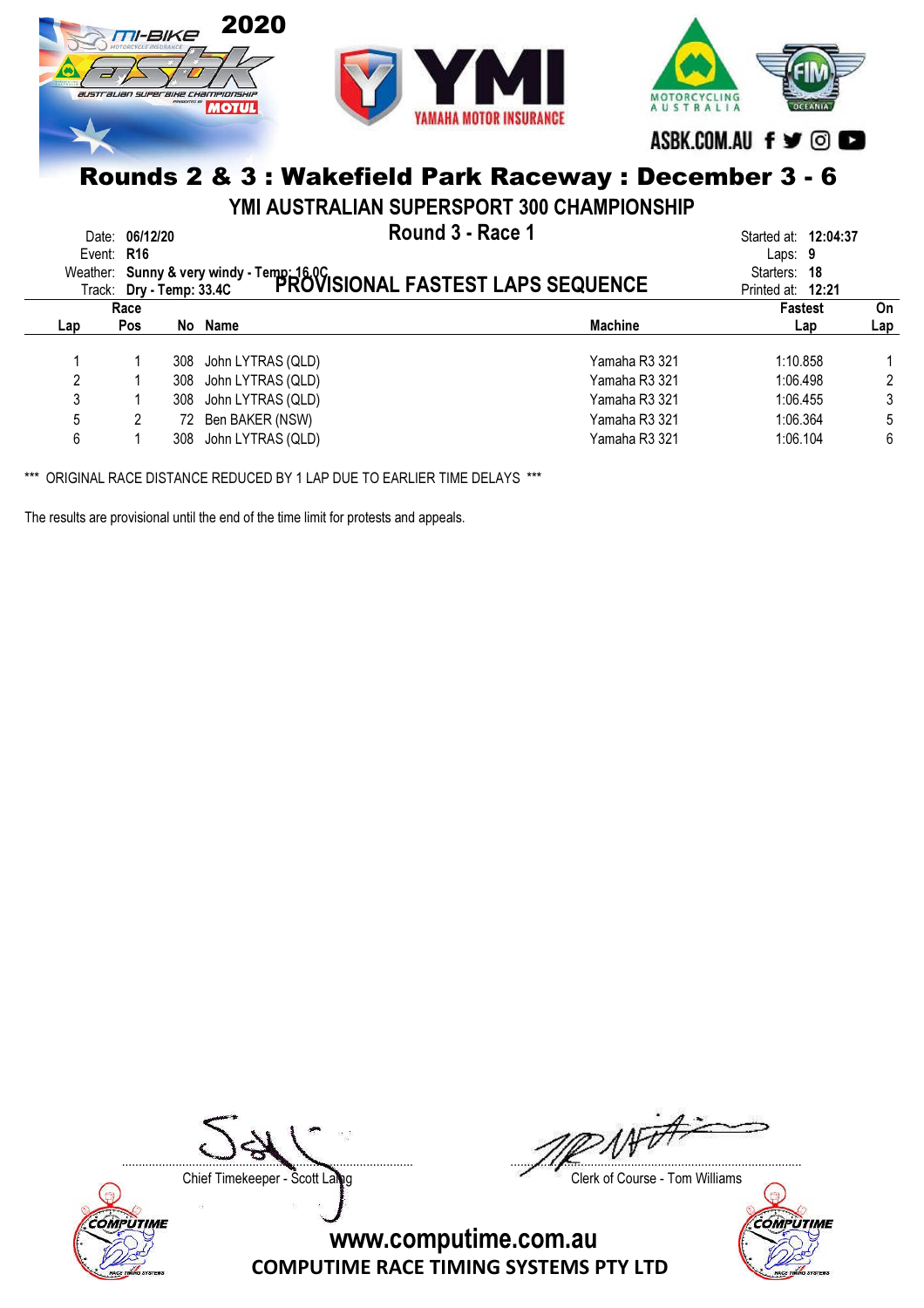





YMI AUSTRALIAN SUPERSPORT 300 CHAMPIONSHIP

| Date:      | 06/12/20 | Round 3 - Race 1 | Started at: |     |
|------------|----------|------------------|-------------|-----|
| Event: R16 |          |                  | Laps:       | - 9 |

Date: 06/12/20 **Example 20 and 3 - Round 3 - Race 1** and 2:04:37 Started at: 12:04:37

|     | Weather: Sunny & very windy - Temp: 16.0C |        |     |                  |        |                 |                              |        |     |                  |        |           | Starters: 18      |        |
|-----|-------------------------------------------|--------|-----|------------------|--------|-----------------|------------------------------|--------|-----|------------------|--------|-----------|-------------------|--------|
|     | Track: Dry - Temp: 33.4C                  |        |     |                  |        |                 | <b>PROVISIONAL LAP SHEET</b> |        |     |                  |        |           | Printed at: 12:21 |        |
| No  | Lap Time                                  | Gap    | No  | Lap Time         | Gap    | $\overline{No}$ | Lap Time                     | Gap    | No  | Lap Time         | Gap    | <b>No</b> | Lap Time          | Gap    |
|     |                                           |        | 50  | 1:10.220         | 50.435 | 110             | 1:09.266                     | 13.851 | 110 | 1:09.412         | 19.809 | 308       | 1:06.288          |        |
|     | Lap 1                                     |        |     |                  |        | 50              | 1:09.282                     | 56.696 |     |                  |        | 72        | 1:06.376          | 1.115  |
| 308 | 1:10.858                                  |        |     | Lap <sub>3</sub> |        |                 |                              |        |     | Lap <sub>7</sub> |        | 68        | 1:06.643          | 5.806  |
| 72  | 1:11.449                                  | .591   | 308 | 1:06.455         |        |                 | Lap 5                        |        | 308 | 1:06.442         |        | 43        | 1:06.847          | 5.960  |
| 68  | 1:12.386                                  | 1.528  | 72  | 1:06.865         | 1.195  | 308             | 1:06.606                     |        | 72  | 1:06.234         | 1.077  | 69        | 1:07.427          | 8.718  |
| 43  | 1:12.455                                  | 1.597  | 43  | 1:07.099         | 2.646  | 72              | 1:06.364                     | .981   | 43  | 1:06.441         | 4.757  | 49        | 1:07.241          | 11.609 |
| 121 | 1:12.665                                  | 1.807  | 68  | 1:07.066         | 2.833  | 43              | 1:07.180                     | 3.972  | 68  | 1:06.758         | 4.864  | 39        | 1:07.481          | 11.939 |
| 69  | 1:12.866                                  | 2.008  | 69  | 1:07.639         | 4.114  | 68              | 1:07.145                     | 4.071  | 69  | 1:07.094         | 5.978  | 121       | 1:07.836          | 12.757 |
| 49  | 1:13.478                                  | 2.620  | 49  | 1:07.878         | 5.272  | 69              | 1:06.748                     | 4.841  | 39  | 1:07.486         | 9.484  | 355       | 1:07.366          | 13.277 |
| 39  | 1:13.738                                  | 2.880  | 121 | 1:08.193         | 5.542  | 49              | 1:07.165                     | 6.570  | 49  | 1:07.977         | 9.580  | 95        | 1:08.291          | 26.811 |
| 47  | 1:14.303                                  | 3.445  | 39  | 1:07.762         | 5.632  | 39              | 1:07.129                     | 7.104  | 121 | 1:07.737         | 9.794  | 16        | 1:08.417          | 26.837 |
| 355 | 1:14.421                                  | 3.563  | 47  | 1:08.046         | 6.772  | 121             | 1:07.458                     | 7.403  | 355 | 1:07.396         | 10.828 | 105       | 1:08.491          | 27.147 |
| 97  | 1:14.539                                  | 3.681  | 355 | 1:07.811         | 6.918  | 355             | 1:07.327                     | 8.961  | 47  | 1:08.166         | 13.646 | 110       | 1:09.391          | 29.845 |
| 105 | 1:15.392                                  | 4.534  | 97  | 1:08.814         | 8.100  | 47              | 1:08.174                     | 9.961  | 97  | 1:07.617         | 13.692 |           |                   |        |
| 16  | 1:16.461                                  | 5.603  | 105 | 1:09.040         | 9.467  | 97              | 1:08.015                     | 10.885 | 95  | 1:08.222         | 18.266 |           |                   |        |
| 95  | 1:16.543                                  | 5.685  | 16  | 1:09.298         | 10.926 | 105             | 1:08.684                     | 13.882 | 16  | 1:08.687         | 19.173 |           |                   |        |
| 110 | 1:16.563                                  | 5.705  | 95  | 1:08.930         | 11.139 | 95              | 1:07.741                     | 13.997 | 105 | 1:09.065         | 19.230 |           |                   |        |
| 50  | 1:57.571                                  | 46.713 | 110 | 1:09.097         | 11.168 | 16              | 1:08.099                     | 14.668 | 110 | 1:09.730         | 23.097 |           |                   |        |
|     |                                           |        | 50  | 1:10.017         | 53.997 | 110             | 1:09.256                     | 16.501 |     |                  |        |           |                   |        |
|     | Lap <sub>2</sub>                          |        |     |                  |        |                 |                              |        |     | Lap <sub>8</sub> |        |           |                   |        |
| 308 | 1:06.498                                  |        |     | Lap 4            |        |                 | Lap <sub>6</sub>             |        | 308 | 1:06.497         |        |           |                   |        |
| 72  | 1:06.692                                  | .785   | 308 | 1:06.583         |        | 308             | 1:06.104                     |        | 72  | 1:06.447         | 1.027  |           |                   |        |
| 43  | 1:06.903                                  | 2.002  | 72  | 1:06.611         | 1.223  | 72              | 1:06.408                     | 1.285  | 43  | 1:07.141         | 5.401  |           |                   |        |
| 68  | 1:07.192                                  | 2.222  | 43  | 1:07.335         | 3.398  | 68              | 1:06.581                     | 4.548  | 68  | 1:07.084         | 5.451  |           |                   |        |
| 69  | 1:07.420                                  | 2.930  | 68  | 1:07.282         | 3.532  | 43              | 1:06.890                     | 4.758  | 69  | 1:08.098         | 7.579  |           |                   |        |
| 121 | 1:08.495                                  | 3.804  | 69  | 1:07.168         | 4.699  | 69              | 1:06.589                     | 5.326  | 49  | 1:07.573         | 10.656 |           |                   |        |
| 49  | 1:07.727                                  | 3.849  | 49  | 1:07.322         | 6.011  | 49              | 1:07.579                     | 8.045  | 39  | 1:07.759         | 10.746 |           |                   |        |
| 39  | 1:07.943                                  | 4.325  | 121 | 1:07.592         | 6.551  | 39              | 1:07.440                     | 8.440  | 121 | 1:07.912         | 11.209 |           |                   |        |
| 47  | 1:08.234                                  | 5.181  | 39  | 1:07.532         | 6.581  | 121             | 1:07.200                     | 8.499  | 355 | 1:07.868         | 12.199 |           |                   |        |
| 355 | 1:08.497                                  | 5.562  | 355 | 1:07.905         | 8.240  | 355             | 1:07.017                     | 9.874  | 16  | 1:12.032         | 24.708 |           |                   |        |
| 97  | 1:08.558                                  | 5.741  | 47  | 1:08.204         | 8.393  | 47              | 1:08.065                     | 11.922 | 95  | 1:13.039         | 24.808 |           |                   |        |
| 105 | 1:08.846                                  | 6.882  | 97  | 1:07.959         | 9.476  | 97              | 1:07.736                     | 12.517 | 105 | 1:12.211         | 24.944 |           |                   |        |
| 16  | 1:08.978                                  | 8.083  | 105 | 1:08.920         | 11.804 | 95              | 1:08.593                     | 16.486 | 110 | 1:10.142         | 26.742 |           |                   |        |
| 110 | 1:09.319                                  | 8.526  | 95  | 1:08.306         | 12.862 | 105             | 1:08.829                     | 16.607 |     |                  |        |           |                   |        |
| 95  | 1:09.477                                  | 8.664  | 16  | 1:08.832         | 13.175 | 16              | 1:08.364                     | 16.928 |     | Lap <sub>9</sub> |        |           |                   |        |

\*\*\* ORIGINAL RACE DISTANCE REDUCED BY 1 LAP DUE TO EARLIER TIME DELAYS \*\*\*

The results are provisional until the end of the time limit for protests and appeals.

....................................................................................... .......................................................................................



Chief Timekeeper - Scott Laing Chief Timekeeper - Scott Laing

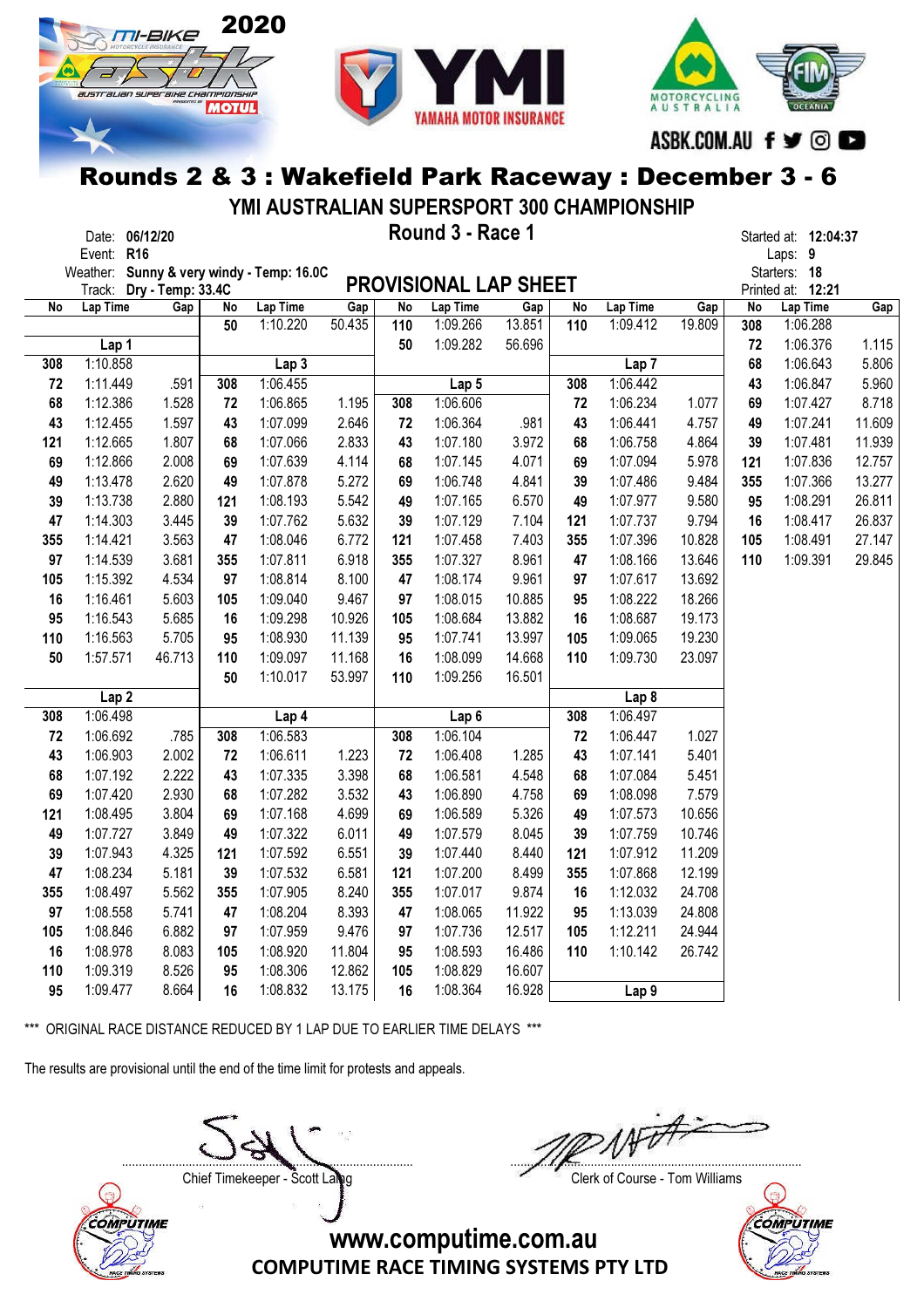





ASBK.COM.AU f ♥ © ■

# Rounds 2 & 3 : Wakefield Park Raceway : December 3 - 6

YMI AUSTRALIAN SUPERSPORT 300 CHAMPIONSHIP

| Round 3 - Race 1<br>06/12/20<br>Date:<br>R <sub>16</sub><br>Event:<br>Sunny & very windy - Temp: 16.0C |                   |        |              |                              |        |        |        | Started at: 12:04:37<br>Laps: 9<br>18 |        |                                |                      |  |
|--------------------------------------------------------------------------------------------------------|-------------------|--------|--------------|------------------------------|--------|--------|--------|---------------------------------------|--------|--------------------------------|----------------------|--|
| Weather:<br>Track:                                                                                     | Dry - Temp: 33.4C |        |              | <b>PROVISIONAL LAP CHART</b> |        |        |        |                                       |        | Starters:<br>Printed at: 12:21 |                      |  |
| <b>Name</b>                                                                                            | Grid              | 1      | $\mathbf{2}$ | 3                            | 4      | 5      | 6      | 7                                     | 8      | 9                              | <b>Name</b>          |  |
| <b>J. LYTRAS</b>                                                                                       | 3 <sup>o</sup>    | $\sim$ | <u>__</u>    | <u>__</u>                    | $\sim$ | $\sim$ | $\sim$ | $\sim$                                | $\sim$ | 228                            | <b>J. LYTRAS</b>     |  |
| <b>B. BAKER</b>                                                                                        | 72                | 72     | 72           | 72                           | 72     | 72     | 72     | 72                                    | 72     | 72                             | <b>B. BAKER</b>      |  |
| L. POWER                                                                                               | 68                | 68     | 43           | 43                           | 43     | 43     | 68     | 43                                    | 43     | 68                             | L. POWER             |  |
| H. KHOURI                                                                                              | 43                | 43     | 68           | 68                           | 68     | 68     |        | 68                                    | 68     | 43                             | H. KHOURI            |  |
| A. McDONALD                                                                                            | 69                | 121    | 69           | 69                           | 69     | 69     | 69     | 69                                    | 69     | 69                             | A. McDONALD          |  |
| R. OUGHTRED                                                                                            | 121               | 69     | 121          | 49                           | 49     | 49     | 49     | 39                                    | 49     | 49                             | <b>J. FARNSWORTH</b> |  |
| <b>J. FARNSWORTH</b>                                                                                   | 49                | 49     | 49           | 121                          | 121    | 39     | 39     | 49                                    | 39     | 39                             | <b>G. NELSON</b>     |  |
| P. NERLICH                                                                                             | 97                | 39     | 39           | 39                           | 39     | 121    | 121    | 121                                   | 121    | 121                            | R. OUGHTRED          |  |
| <b>G. NELSON</b>                                                                                       | 39                | 47     | 47           | 47                           | 355    | 355    | 355    | 355                                   | 355    | 355                            | L. BROWN             |  |
| <b>C. THOMPSON</b>                                                                                     | 50                | 355    | 355          | 355                          | 47     | 47     | 47     | 47                                    | 16     | 95                             | M. RINDEL            |  |
| T. DRANE                                                                                               | 59                | 97     | 97           | 97                           | 97     | 97     | 97     | 97                                    | 95     | 46                             | J. JACOBS            |  |
| Z. BUNTING                                                                                             | 47                | 105    | 105          | 105                          | 105    | 105    | 95     | 95                                    | 105    | 105                            | <b>C. DUNKER</b>     |  |
| C. CLEGG                                                                                               | 63                | 16     | 16           | 16                           | 95     | 95     | 105    | 16                                    | 140    | 10                             | Z. PETTENDY          |  |
| L. BROWN                                                                                               | 355               | 95     | 140          | 95                           | 16     | 16     | 16     | 105                                   |        |                                |                      |  |
| M. RINDEL                                                                                              | 95                |        | 95           | u a                          | 110    | 110    | 140    |                                       |        |                                |                      |  |
| <b>C. DUNKER</b>                                                                                       | 105'              | 50     | 50           | 50                           | 50     |        |        |                                       |        |                                |                      |  |
| J. JACOBS                                                                                              | 16 <sub>2</sub>   |        |              |                              |        |        |        |                                       |        |                                |                      |  |
| Z. PETTENDY                                                                                            | 140               |        |              |                              |        |        |        |                                       |        |                                |                      |  |
| J. MARINIELLO                                                                                          | 88                |        |              |                              |        |        |        |                                       |        |                                |                      |  |

\*\*\* ORIGINAL RACE DISTANCE REDUCED BY 1 LAP DUE TO EARLIER TIME DELAYS \*\*\*

The results are provisional until the end of the time limit for protests and appeals.



....................................................................................... .......................................................................................

Chief Timekeeper - Scott Laing Chief Timekeeper - Scott Laing

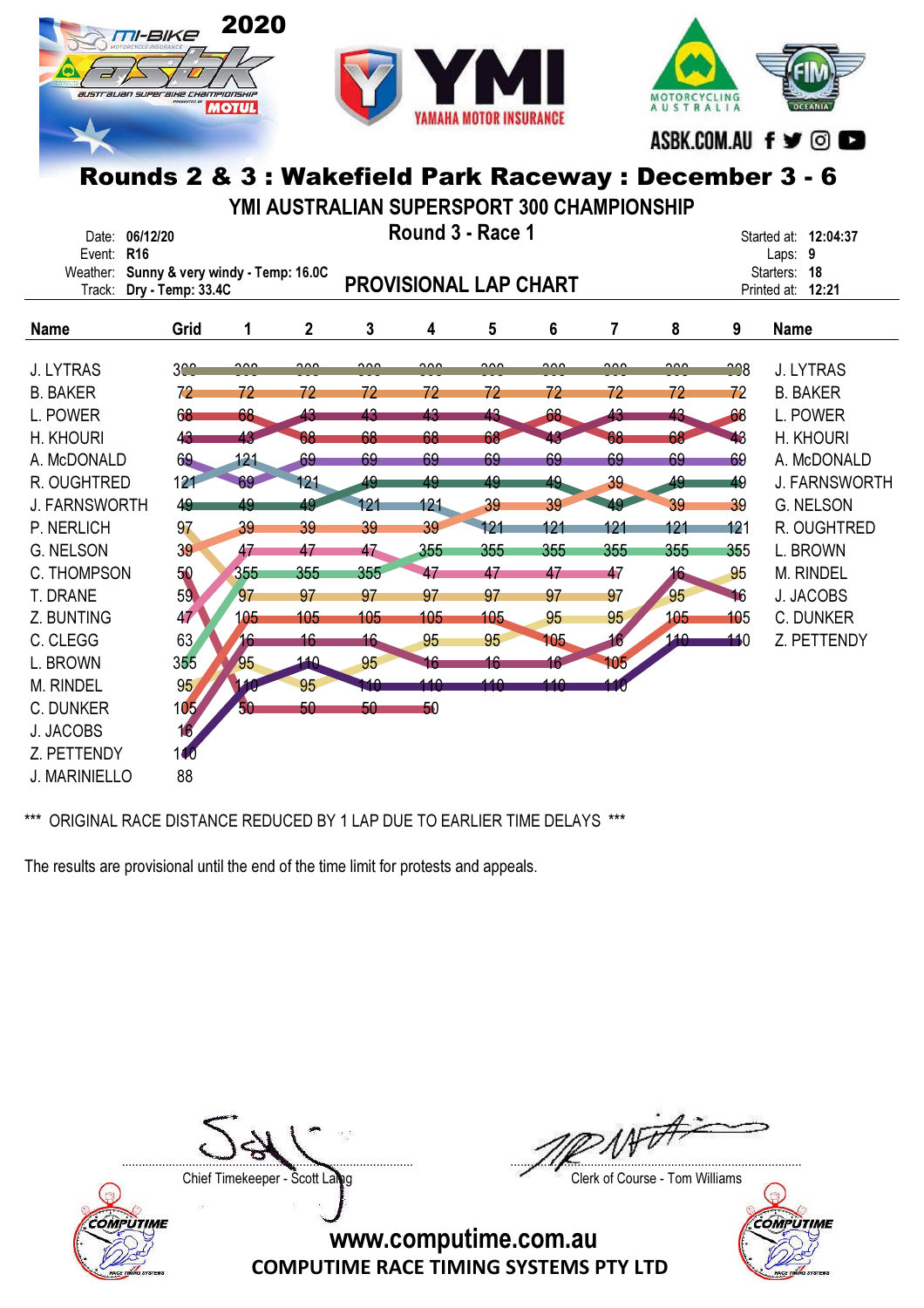





YMI AUSTRALIAN SUPERSPORT 300 CHAMPIONSHIP

|     | 06/12/20<br>Date:<br>R <sub>16</sub><br>Event: |        |                 |        |                                                                                      | 12:04:37<br>Started at:<br>9<br>Laps: |                      |                 |          |  |  |  |
|-----|------------------------------------------------|--------|-----------------|--------|--------------------------------------------------------------------------------------|---------------------------------------|----------------------|-----------------|----------|--|--|--|
|     | Weather:                                       |        |                 |        |                                                                                      |                                       |                      | Starters:<br>18 |          |  |  |  |
|     | Track:                                         |        |                 |        | Sunny & very windy - Temp: 16.0C<br>Drv - Temp: 33.4C PROVISIONAL BEST PARTIAL TIMES |                                       | 12:21<br>Printed at: |                 |          |  |  |  |
|     | Split 1                                        |        | Split 2         |        | Split 3                                                                              |                                       | LAP                  |                 |          |  |  |  |
| Pos | Name                                           | Time   | Name            | Time   | Name                                                                                 | Time                                  | Name                 | Ideal           | Fastest  |  |  |  |
|     | H. KHOURI                                      | 18.052 | J. LYTRAS       | 23.822 | <b>B. BAKER</b>                                                                      | 24.026                                | <b>J. LYTRAS</b>     | 1:06.071        | 1:06.104 |  |  |  |
|     | L. POWER                                       | 18.083 | <b>B. BAKER</b> | 23.924 | H. KHOURI                                                                            | 24.074                                | <b>B. BAKER</b>      | 1:06.144        | 1:06.234 |  |  |  |
| 3   | J. LYTRAS                                      | 18.132 | A. McDONALD     | 23.947 | L. POWER                                                                             | 24.114                                | <b>H. KHOURI</b>     | 1:06.324        | 1:06.441 |  |  |  |
| 4   | <b>B. BAKER</b>                                | 18.194 | H. KHOURI       | 24.198 | J. LYTRAS                                                                            | 24.117                                | <b>L. POWER</b>      | 1:06.414        | 1:06.581 |  |  |  |
| 5   | . BROWN                                        | 18.214 | L. POWER        | 24.217 | A. McDONALD                                                                          | 24.132                                | A. McDONAL           | 1:06.501        | 1:06.589 |  |  |  |
| 6   | . FARNSWORTH                                   | 18.225 | L. BROWN        | 24.253 | R. OUGHTRED                                                                          | 24.302                                | <b>L. BROWN</b>      | 1:06.829        | 1:07.017 |  |  |  |
|     | G. NELSON                                      | 18.250 | G. NELSON       | 24.345 | L. BROWN                                                                             | 24.362                                | <b>G. NELSON</b>     | 1:06.980        | 1:07.129 |  |  |  |
| 8   | P. NERLICH                                     | 18.317 | J. FARNSWORTH   | 24.397 | G. NELSON                                                                            | 24.385                                | <b>J. FARNSWO</b>    | 1:07.077        | 1:07.165 |  |  |  |
| 9   | R. OUGHTRED                                    | 18.415 | R. OUGHTRED     | 24.411 | J. FARNSWORTH                                                                        | 24.455                                | <b>R. OUGHTRE</b>    | 1:07.128        | 1:07.200 |  |  |  |
| 10  | A. McDONALD                                    | 18.422 | P. NERLICH      | 24.578 | M. RINDEL                                                                            | 24.537                                | <b>P. NERLICH</b>    | 1:07.587        | 1:07.617 |  |  |  |
| 11  | Z. BUNTING                                     | 18.583 | M. RINDEL       | 24.603 | J. JACOBS                                                                            | 24.673                                | <b>M. RINDEL</b>     | 1:07.741        | 1:07.741 |  |  |  |
| 12  | M. RINDEL                                      | 18,601 | Z. BUNTING      | 24.610 | Z. BUNTING                                                                           | 24.689                                | <b>Z. BUNTING</b>    | 1:07.882        | 1:08.046 |  |  |  |
| 13  | J. JACOBS                                      | 18.653 | C. DUNKER       | 24.613 | P. NERLICH                                                                           | 24.692                                | <b>J. JACOBS</b>     | 1:08.023        | 1:08.099 |  |  |  |
| 14  | C. DUNKER                                      | 18.722 | J. JACOBS       | 24.697 | C. DUNKER                                                                            | 24.774                                | <b>C. DUNKER</b>     | 1:08.109        | 1:08.491 |  |  |  |
| 15  | Z. PETTENDY                                    | 18.830 | Z. PETTENDY     | 25.072 | Z. PETTENDY                                                                          | 24.978                                | <b>Z. PETTENDY</b>   | 1:08.880        | 1:09.097 |  |  |  |
| 16  | C. THOMPSON                                    | 18.979 | C. THOMPSON     | 25.115 | C. THOMPSON                                                                          | 25.188                                | <b>C. THOMPSO</b>    | 1:09.282        | 1:09.282 |  |  |  |

\*\*\* ORIGINAL RACE DISTANCE REDUCED BY 1 LAP DUE TO EARLIER TIME DELAYS \*\*\*

The results are provisional until the end of the time limit for protests and appeals.



....................................................................................... .......................................................................................

Chief Timekeeper - Scott Laing Chief Timekeeper - Scott Laing

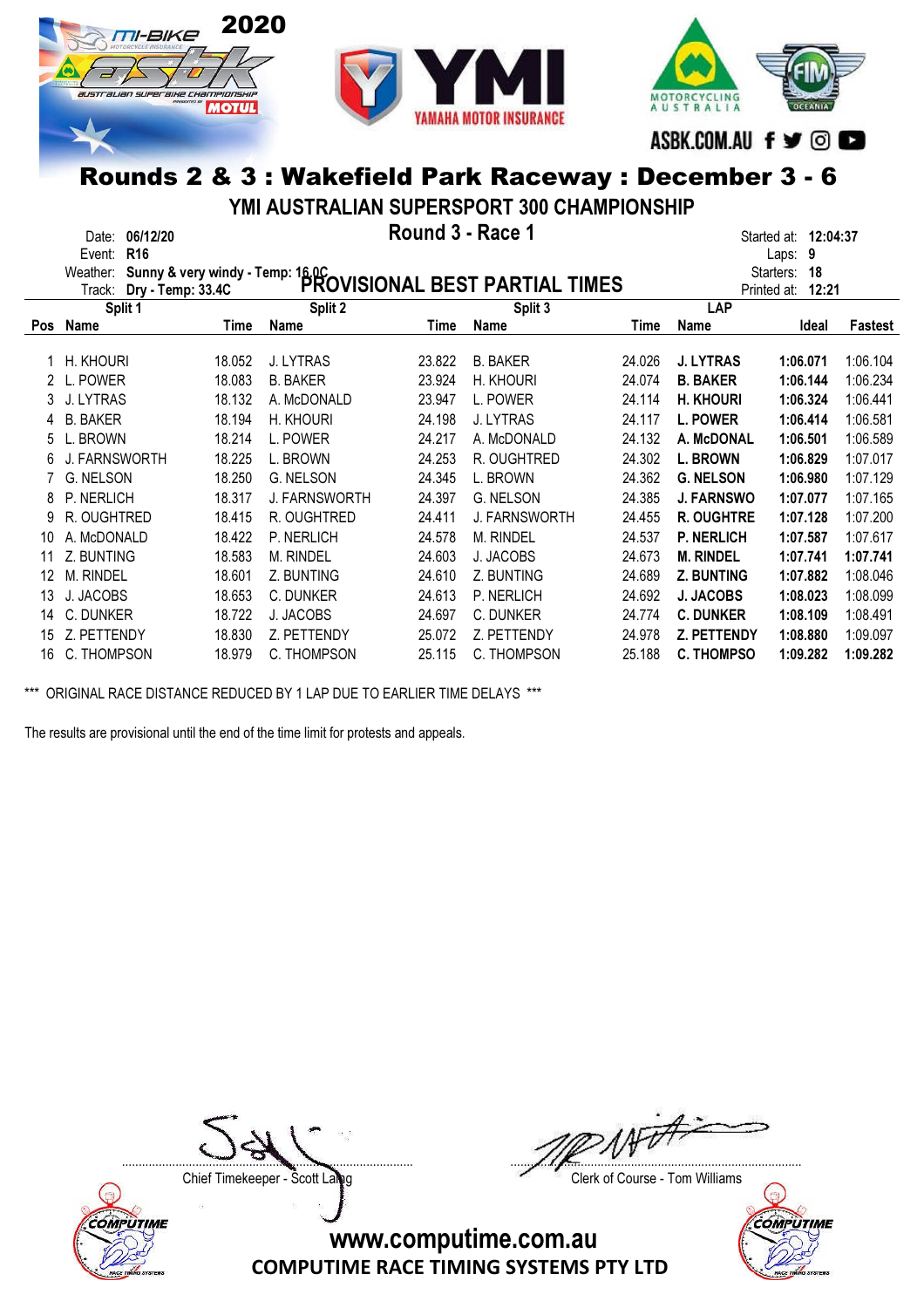

#### Rounds 2 & 3 : Wakefield Park Raceway : December 3 - 6 YMI AUSTRALIAN SUPERSPORT 300 CHAMPIONSHIP PROVISIONAL PROGRESSIVE CHAMPIONSHIP POINTS

#### AUSTRALIAN SUPERSPORT 300 CHAMPIONSHIP - ROUND 3

|                |     |                        |                | Rnd 1          | Rnd 2          | Rnd 3 | Rnd 3  |                  |
|----------------|-----|------------------------|----------------|----------------|----------------|-------|--------|------------------|
| Pos            | No  | <b>Name</b>            | <b>Machine</b> | <b>WSBK</b>    | Wfld           | Pole  | Race 1 | Total            |
| 1              | 43  | Harry KHOURI           | Kawasaki       | 76             | 61             |       | 17     | 154              |
| 2              | 69  | Archie McDONALD        | Yamaha         | 49             | 48             |       | 16     | 113              |
| 3              | 72  | Ben BAKER              | Yamaha         | 34             | 58             |       | 20     | 112              |
| 4              | 68  | Luke POWER             | Kawasaki       | 44             | 48             |       | 18     | 110              |
| 5              | 308 | John LYTRAS            | Yamaha         | 33             | 50             | 1     | 25     | 109              |
| 6              | 121 | Reece OUGHTRED         | Yamaha         | 37             | 25             |       | 13     | 75               |
| $\overline{7}$ | 355 | Laura BROWN            | Yamaha         | 31             | 31             |       | 12     | 74               |
| 8              | 50  | Carter THOMPSON        | Yamaha         |                | 69             |       |        | 69               |
| 9              | 11  | <b>Brandon DEMMERY</b> | Yamaha         | 26             | 37             |       |        | 63               |
| 10             | 99  | Jacob HATCH            | Yamaha         | 37             | 19             |       |        | 56               |
| 11             | 97  | Peter NERLICH          | Kawasaki       | 29             | 26             |       |        | 55               |
| 12             | 47  | Zylas BUNTING          | Kawasaki       | 21             | 23             |       |        | 44               |
| 13             | 39  | <b>Glenn NELSON</b>    | Yamaha         |                | 29             |       | 14     | 43               |
| 14             | 95  | Matthew RINDEL         | Yamaha         | 12             | 20             |       | 11     | 43               |
| 15             | 49  | Jake FARNSWORTH        | Yamaha         | 9              | 17             |       | 15     | 41               |
| 16             | 78  | Caleb GILMORE          | Yamaha         | 40             |                |       |        | 40               |
| 17             | 25  | Luke JHONSTON          | Kawasaki       | 38             |                |       |        | 38               |
| 18             | 59  | Tom DRANE              | Yamaha         | 1              | 35             |       |        | 36               |
| 19             | 127 | Filippo ROVELLI        | Kawasaki       | 25             |                |       |        | 25               |
| 20             | 16  | James JACOBS           | Kawasaki       |                | 14             |       | 10     | 24               |
| 21             | 36  | Angus GRENFELL         | Yamaha         | 23             |                |       |        | 23               |
| 22             | 110 | Zak PETTENDY           | Yamaha         |                | 12             |       | 8      | 20               |
| 23             | 333 | Yannis SHAW            | Kawasaki       | 20             |                |       |        | 20               |
| 24             | 105 | Cameron DUNKER         | Yamaha         |                | $\overline{7}$ |       | 9      | 16               |
| 25             | 63  | Clay CLEGG             | Yamaha         |                | 15             |       |        | 15               |
| 26             | 29  | Ryan SMITH             | Yamaha         | 15             |                |       |        | 15               |
| 27             | 15  | <b>Olly SIMPSON</b>    | Yamaha         | 13             |                |       |        | 13               |
| 28             | 42  | Kyle O'CONNELL         | Yamaha         | 12             |                |       |        | 12               |
| 29             | 407 | Jake SENIOR            | Kawasaki       | 10             |                |       |        | $10$             |
| 30             | 66  | Mitchell SIMPSON       | Yamaha         | $\overline{7}$ |                |       |        | $\boldsymbol{7}$ |
| 31             | 88  | Joseph MARINIELLO      | Kawasaki       | 5              | 1              |       |        | $\boldsymbol{6}$ |
| 32             | 21  | Luca DURNING           | Yamaha         | 1              |                |       |        | 1                |
| 33             | 55  | Zachary JOHNSON        | Yamaha         | 1              |                |       |        | 1                |



....................................................................................... .......................................................................................

Chief Timekeeper - Scott Laling Chief Timekeeper - Scott Laling Chief Course - Tom Williams